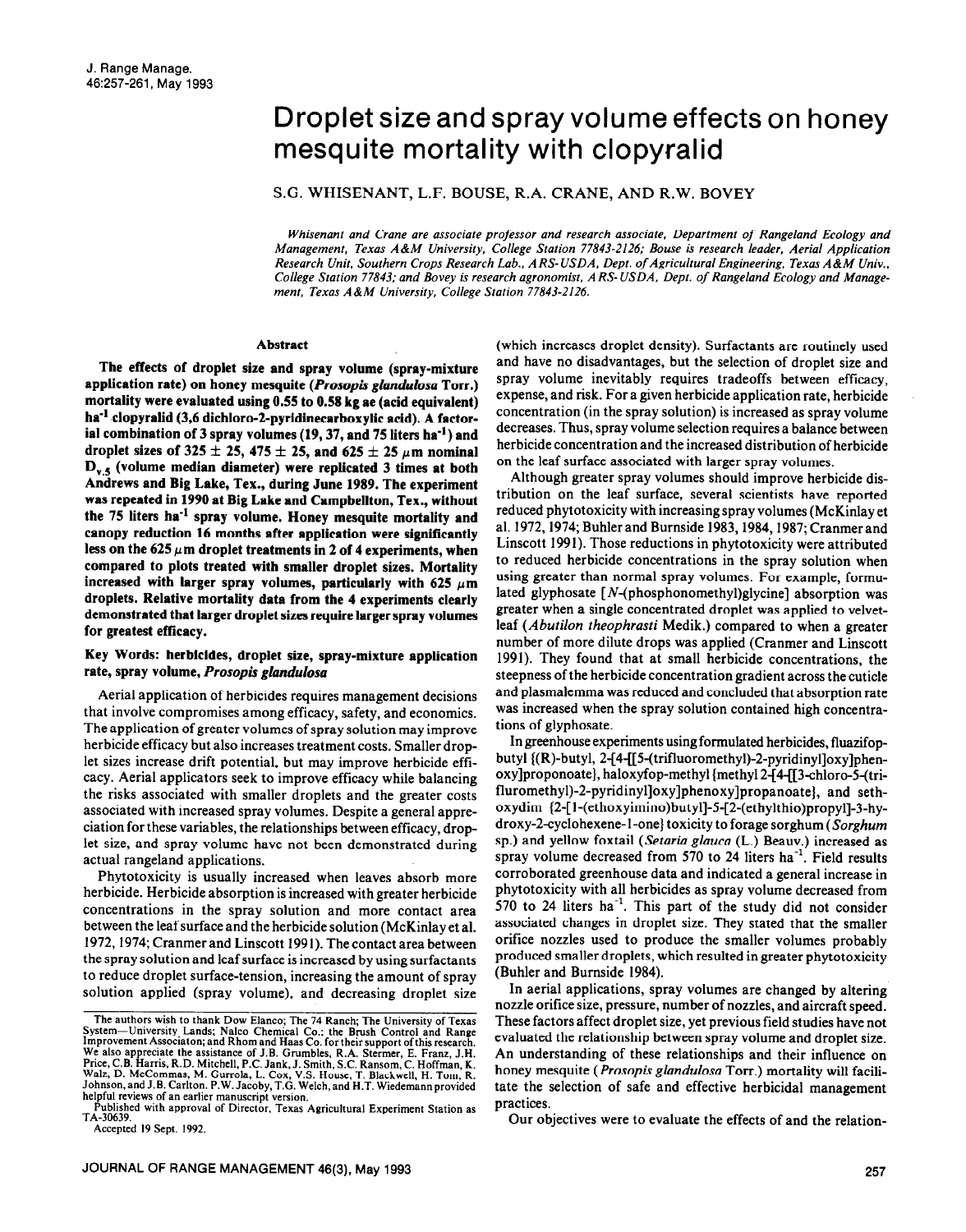**Table 1. Description of site and soil temperature where experiments were applied to evaluate spray volume and droplet size effects on honey mesquite.** 

| Location        | Treatment date    | Range sites                                                       | Soil<br>subgroups                                                                          | Soil temperature<br>at 30 cm |
|-----------------|-------------------|-------------------------------------------------------------------|--------------------------------------------------------------------------------------------|------------------------------|
| Andrews         | 27-28 June 1989   | sandyland<br>sandy loam                                           | ustalfic Haplargids<br>petrocalcic ustalfic<br>Paleargids                                  | 29                           |
| <b>Big Lake</b> | 29–30 June 1989   | clay loam                                                         | aridic Paleustolls                                                                         | 26                           |
| <b>Big Lake</b> | 16–17 July 1990   | clay loam<br>clay loam                                            | aridic Paleustolls<br>torrertic Calciustolls                                               | 28                           |
| Campbellton     | $4 - 7$ June 1990 | claypan prairie<br>claypan prairie<br>tight sandy loam<br>shallow | vertic Argiustolls<br>pachic Argiustolls<br>typic Natrustalfs<br>shallow typic Argiustolls | 31                           |

ships between spray volume and droplet size on honey mesquite mortality with clopyralid (3,6 dichloro-2-pyridinecarboxylic acid).

### **Materials and Methods**

The monoethanolamine salt of clopyralid was applied at 4 locations in west and south Texas in 1989 and 1990. A randomized, complete block design with a factorial combination of treatments, including spray volumes of 19, 37, and 75 liters ha<sup>-1</sup> and spray droplet sizes of 325  $\pm$  25, 475  $\pm$  25, and 625  $\pm$  25  $\mu$ m nominal Dv.5 (volume median diameter) were replicated 3 times. Experiments were applied at Andrews (Andrews County) and Big Lake (Reagan County) in west Texas during 1989. With the exception of treatments containing the 75 liters ha<sup>-1</sup> spray volumes, the experiment was repeated in 1990 at Big Lake and Campbellton (Atascosa County) Tex. Application dates, sites, and soil temperatures are listed in Table 1. The 1989 treatments contained 0.58 kg ae (acid equivalent) clopyralid ha<sup>-1</sup> and the 1990 treatments contained  $0.55$ kg ae clopyralid ha<sup>-1</sup>. The clopyralid was applied in a diesel:water emulsion  $[1:5 (v:v)]$  containing 3 ml of a 1% polyvinyl polymer  $\text{liter}^{-1}$  spray solution as a drift control agent.

Preliminary studies were conducted to determine configurations which produced the desired spray volume and droplet size combinations. The different spray volume rates were obtained with conventional hydraulic disc-core nozzles by varying nozzle orifice size, number of nozzles on the spray boom, spray pressure, nozzle orientation relative to horizontal and back, and with presence or absence of a core in the nozzle (Table 2). Droplet statistics were estimated with a droplet size spectrometer system (Particle Measurement Systems Company, Boulder, Colo.) using equipment and procedures described by Bouse et al. (1990) under simulated aerial application conditions for airspeed and nozzle parameters. Droplet spectrums from nozzles operated in the airstream from a highspeed blower were measured for airspeed and nozzle parameters included in the field studies.

Applications were made with a Cessna Tl88C Ag-Husky agricultural aircraft equipped with a 9.8-m long, straight spray boom. The aircraft was flown at a height of 4 to 5 m above the honey mesquite canopy at an airspeed of  $192 \text{ km } \text{ha}^{-1}$  using a  $13.7 \text{-m}$ swath spacing. The 1989 plots consisted of 5 adjacent 402-m long swaths. The 1990 plots at Big Lake were 7 swaths wide and 402-m long, while the Campbellton plots had six, 518-m long swaths.

A portable weather station was placed within 1 of the untreated plots at each study site to record temperature, relative humidity, wind speed and angle of the wind relative to flight direction at 5-minute intervals during treatment application. Measurements were made at a height of 2.5 m above ground level for all tests except Big Lake, 1990; where the measurements were taken at 5 m. The distance of the treated plots from the weather measurement system ranged from about 40 m to 2 km. As a result, the weather data were not necessarily representative of conditions at a given plot at the time of application. This is particularly true for the wind measurements, which changed rapidly with time and distance. The aircraft flaggers exercised judgment as to when the wind was excessive in speed or crosswind angle and advised the pilot by radio to make or delay the application of each spray swath applied.

Treatments were evaluated following the second post-treatment growing season (Oct. 1990 and Sept. 1991). Canopy reduction and plant mortality were estimated on at least 150 trees in each plot and

| Table 2. Nozzles, spray volume application rates, and droplet size statistics for sprays used to apply experiments. Applications were made with a Cessna |
|----------------------------------------------------------------------------------------------------------------------------------------------------------|
| T-188C Ag-Husky equipped with a 9.8-m spray boom. All sprays were a diesel:water emulsion [1:5 (v:v)] containing 3 ml of a 1% polyvinyl polymer          |
| liters <sup>-1</sup> spray solution as a drift control agent.                                                                                            |

| Spray volume<br>application rate | Nozzle<br>typel    | Pressure | Nozzle<br>orientation <sup>2</sup> | $D_{v,5}$ | Volume <sup>3</sup><br>$<$ 204 $\mu$ m | Volume <sup>4</sup><br>$>415 \mu m$ | Relative<br>span <sup>5</sup> | Number<br>of nozzles |
|----------------------------------|--------------------|----------|------------------------------------|-----------|----------------------------------------|-------------------------------------|-------------------------------|----------------------|
| (liters $ha^{-1}$ )              |                    | (kPa)    | (degrees)                          | $(\mu m)$ | (%)                                    | (%)                                 |                               |                      |
| 18.7                             | D4-46              | 207      | 32                                 | 327       | 6.81                                   | 21.2                                | 0.73                          | 52                   |
| 18.7                             | D4                 | 138      |                                    | 481       | 1.00                                   | 65.9                                | 1.19                          | 62                   |
| 18.7                             | D4                 | 359      | 0                                  | 626       | 0.46                                   | 81.5                                | 0.96                          | 38                   |
| 37.4                             | D6-46              | 138      | 30                                 | 327       | 8.04                                   | 25.7                                | 1.00                          | 61                   |
| 37.4                             | D6                 | 207      | 10                                 | 451       | 1.71                                   | 58.9                                | 1.16                          | 43                   |
| 37.4                             | D5                 | 379      | 0                                  | 628       | 0.56                                   | 81.1                                | 1.27                          | 47                   |
| 74.8                             | D <sub>10-46</sub> | 207      | 0                                  | 323       | 6.53                                   | 19.7                                | 0.83                          | 49                   |
| 74.8                             | D7                 | 207      |                                    | 487       | 1.28                                   | 67.2                                | 1.01                          | 64                   |
| 74.8                             | D7                 | 379      | 0                                  | 623       | 0.93                                   | 78.8                                | 1.03                          | 50                   |

~Nozzle designation refers to disc-core combination.

<sup>2</sup>Relative to airstream direction (horizontal and back). Nozzles were tested at 192 km h<sup>-1</sup> simulated airspeed (created by highspeed blower).

<sup>3</sup>Percentage of the spray volume in droplets smaller than 204  $\mu$ m.<br><sup>4</sup>Percentage of the spray volume in droplets larger than 415  $\mu$ m.

'Relative span =  $(D_{v.9} - D_{v.1})/D_{v.5}$ , where  $D_{v.5}$  and  $D_{v.1}$  are droplet diameter at 90, 50, and 10% cumulative spray volume.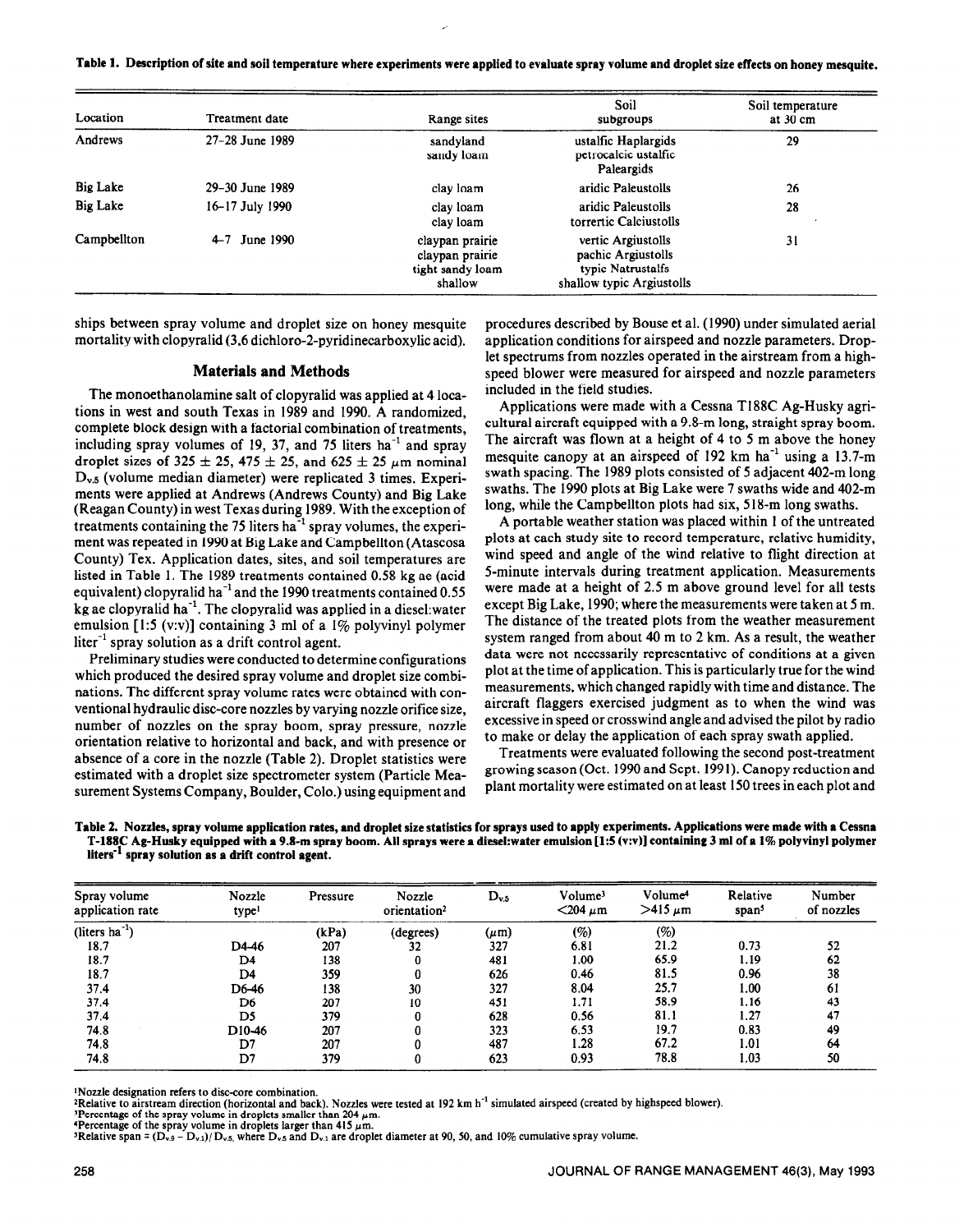plot means were used in subsequent statistical analyses. Trees with no foliage after the second post-treatment growing season were considered dead. Differences between droplet size and spray volume were determined with a factorial analysis of variance to test for significance of interactions between site, droplet size, and spray volume. Fisher's protected least significant difference (L.S.D.) was used to identify treatment means differing at the 5% level.

### **Results**

Honey mesquite mortality ranged from 58 to 80% among sprayed treatments and from 23 to 97% on individual sprayed plots. These treatment means are similar to those reported in other studies examining the effects of clopyralid on honey mesquite (Jacoby et al. 1990a, 1990b, 1991; Bovey and Whisenant 1991).

Site-by-treatment interactions were not significant for either the 1989 or 1990 experiments, indicating similar treatment response patterns occurred at both sites during each of the 2 treatment years. Therefore, data are pooled over sites (within an application year). No statistical comparisons of canopy reduction or mortality were made between the 2 application years, since the herbicide application rates differed  $(0.58 \text{ kg ha}^{-1}$  in 1989 versus 0.55 kg ha<sup>-1</sup> in 1990) and the 75 liters ha<sup>-1</sup> treatments were not applied in 1990. There were no significant interactions between droplet size and spray volume in any of the analyses.

Each of these experimental applications required several hours to complete and weather parameters varied during that time. Some applications were made early in the morning when wind and temperature were low and the relative humidity high, while others were made during afternoon hours when temperature and wind were higher and relative humidity was low. Temperature, relative humidity, and wind speed ranged from 21 to 36° C, 17 to 82%, and 4 to 19 km hr<sup>-1</sup> at Andrews and from 19 to 31 $^{\circ}$  C, 28 to 81%, and 2 to 13 km hr<sup>-1</sup> at Big Lake in 1989. At Campbellton, the temperature ranged from 25 to 36' C, relative humdity 39 to 89%, and wind speed 5 to 19 km hr<sup>-1</sup>. In 1990 at Big Lake, the temperature, relative humidity and wind speed ranged from 20 to 27 $\degree$  C, 66 to 92 $\%$ , and 2 to 14 km  $hr^{-1}$ , respectively.

Deposition of spray solutions on leaves, soda straws, and water sensitive cards was also determined during these experiments and is reported elsewhere (Bouse et al. 1992). No consistent trends were detected for the effect of droplet size on the deposit on plant leaves; but, smaller droplets tended to produce the highest deposits on soda straws. Droplet density (droplets  $cm^{-2}$ ) on water sensitive cards was greatest for small droplets and decreased with an increase in droplet size. Droplet density increased with increasing spray volume for most experiments, but not in direct proportion to the amount of spray volume increase (Bouse et al. 1992). Stepwise regression analysis was unable to identify the relative contributions of droplet size, spray solution onto mesquite leaves (Bouse et al. 1992).

### **Spray Volume**

Following the 1989 applications, no significant differences in honey mesquite mortality or canopy reduction were detected between the 19 or 37 liters  $ha^{-1}$  volume treatments (Table 3). However, the 75 liters  $ha^{-1}$  treatments produced significantly greater mortality and canopy reduction than either the 19 or 37 liters ha $^{-1}$  treatments (Table 3). Treatments with spray volumes of 37 liters ha<sup>-1</sup> in 1990 had greater mortalities than the 19 liters ha<sup>-1</sup> treatments, but canopy reductions were no different (Table 4).

Relative mortality, calculated by dividing measured mortality by the maximum mortality for each experimental site, was affected less by the different environmental conditions during and after applications. Since there were no significant treatment by site (or application year) interactions for relative mortality data, analyses

**Table 3. Mortality and canopy reduction of honey mesquite in October**  1990 following application of 0.58 kg ae clopyralid ha<sup>-1</sup> at different **combinations of droplet size and spray volume in June 1989 at Andrews and Big Lake, Texas. Droplet size evaluations are pooled over site and spray volume. Spray volume evaluations are pooled over site and droplet size.** 

|                              | $\mathbf{N}^{\mathbf{1}}$ | Mortality <sup>2</sup> | Canopy<br>reduction <sup>2</sup> |
|------------------------------|---------------------------|------------------------|----------------------------------|
| Droplet size                 |                           | (%)                    | (%)                              |
| $(\mu m)$                    |                           |                        |                                  |
| 0 (untreated)                | 6                         | 0a                     | 4 a                              |
| 325                          | 18                        | 76 b                   | 92 b                             |
| 475                          | 18                        | 72 b                   | 92 b                             |
| 625                          | 18                        | 71 <sub>b</sub>        | 90 b                             |
| Spray volume                 |                           |                        |                                  |
| $(liters$ ha <sup>-1</sup> ) |                           |                        |                                  |
| 0 (untreated)                | 6                         | 0a                     | 4 a                              |
| 19                           | 18                        | 69 b                   | 89 b                             |
| 37                           | 18                        | 71 <sub>b</sub>        | 90 b                             |
| 75                           | 18                        | 80c                    | 94 с                             |

N is the number of plots used to calculate the associated treatment mean. \*Means within a column and application parameter followed by the same letter are not significantly different according to Fisher's protected LAD. at the 5% significance level.

**Table 4. Mortality and canopy reduction of honey mesquite in September**  1991 following application of 0.55 kg ae clopyralid ha<sup>-1</sup> at different **combinations of droplet size and spray volume in July and June 1990 at Big Lake and Campbeiiton, Texas, respectively. Droplet size evaiuations are pooled over site and spray volume. Spray volume evaluations are pooled over site and droplet size.** 

|                                 | N <sup>1</sup> | Mortality <sup>2</sup> | Canopy<br>reduction <sup>2</sup> |
|---------------------------------|----------------|------------------------|----------------------------------|
| Droplet size                    |                | (%)                    | (%)                              |
| $(\mu m)$                       |                |                        |                                  |
| 0 (untreated)                   | 6              | 2a                     | 20 a                             |
| 325                             | 12             | 75 c                   | 98 с                             |
| 475                             | 12             | 71c                    | 97 bc                            |
| 625                             | 12             | 58 b                   | 94 b                             |
| Spray volume<br>$(liters ha-1)$ |                |                        |                                  |
| 0 (untreated)                   | 6              | 2a                     | 21 a                             |
| 19                              | 18             | 63 <sub>b</sub>        | 96 b                             |
| 37                              | 18             | 73c                    | 98 b                             |

IN is the number of plots used to calculate the associated treatment mean. 2Means within a column and application **parameter followed** by the same letter **are** not significantly different according to Fisher's protected **L.S.D. at the 5%** significance level.

among all sites and application years were used. When averaged over droplet size, relative mortality increased with increasing spray volumes (Table 5). Applying clopyralid in 75 liters ha<sup>-1</sup> total sprav volume significantly increased relative mortality compared to the 19 liters ha<sup>-1</sup> treatment, but neither differed from the intermediate spray volume treatment.

#### **Droplet Size**

Droplet size of the clopyralid spray solutions had no significant effect on honey mesquite mortality or canopy reduction following the 1989 applications (Table 3). Following the 1990 applications, mortality resulting from the largest (625  $\mu$ m) droplet size was significantly less than mortality from either the 325 or 475  $\mu$ m droplet size treatments (Table 4). Canopy reductions resulting from treatments containing the largest droplets were less than reductions from treatments receiving the smallest droplets, but were not different from canopy reductions resulting from the intermediate sized droplets (Table 4).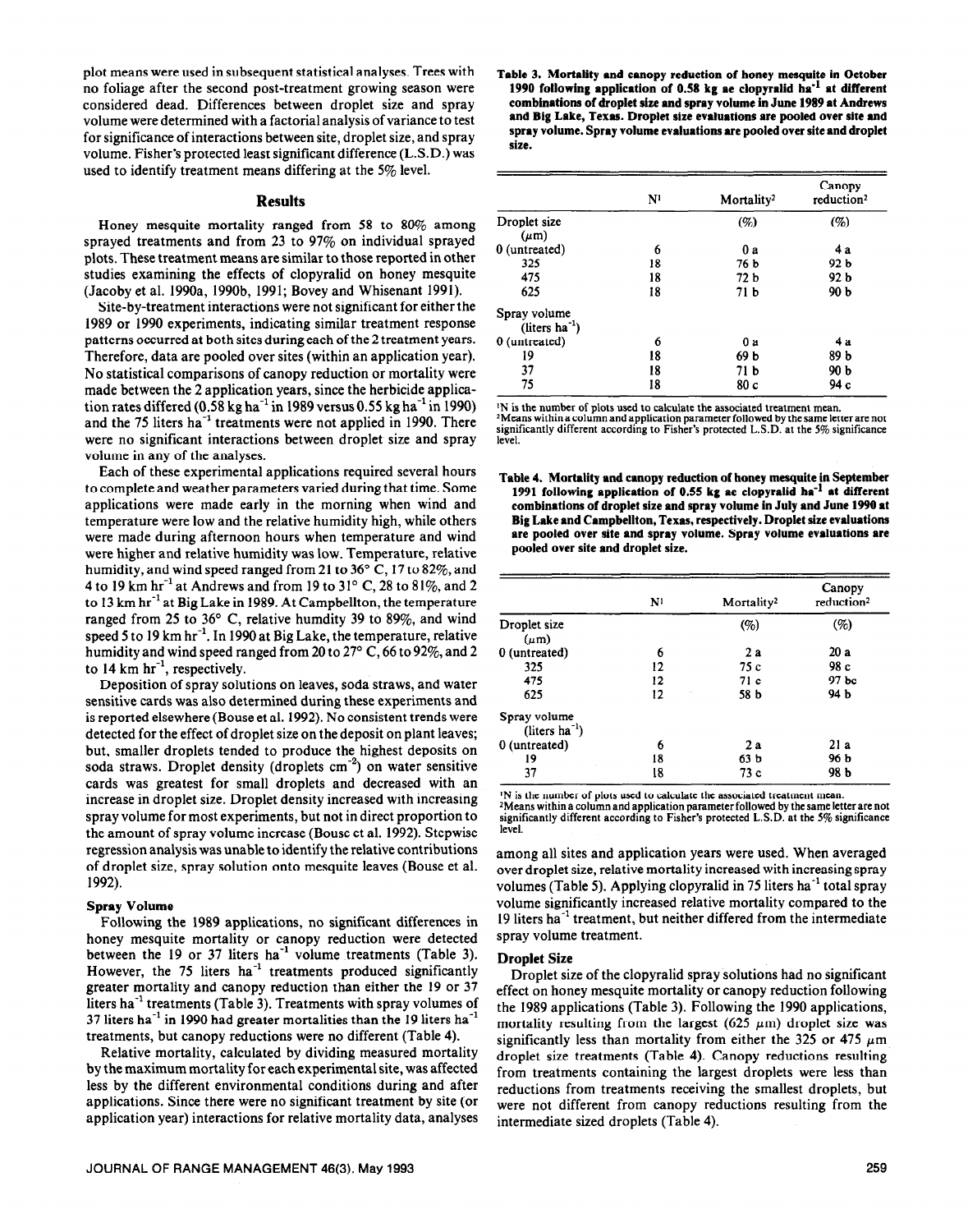Table 5. Relative mortality of honey mesquite following clopyralid appli**cations at different droplet size and spray volume combinations in 1989 and 1990 at Andrews, Big Lake and Campbellton, Texas. Droplet size evaluations and pooled over year, site, and spray volume. Spray volume evaluations are pooled over year, site, and droplet site.** 

|                 | N <sup>1</sup> | Relative<br>mortality <sup>2</sup> |
|-----------------|----------------|------------------------------------|
| Droplet size    |                | $(96)^3$                           |
| $(\mu m)$       |                |                                    |
| 0 (untreated)   | 12             | l a                                |
| 325             | 30             | 84 c                               |
| 475             | 30             | 80 <sub>bc</sub>                   |
| 625             | 30             | 74 b                               |
| Spray volume    |                |                                    |
| $(liters ha-1)$ |                |                                    |
| 0 (untreated)   | 12             | l a                                |
| 19              | 36             | 74 b                               |
| 37              | 36             | $81$ bc                            |
| 75              | 18             | 87c                                |

If is the number of plots used to calculate the associated treatment mean. 'Relative mortality is mortality on each plot as a percentage of the highest mortality on any plot treated at the same site and date.

<sup>3</sup>Means within a column and application parameter followed by the same letter are not significantly different according to Fisher's protected L.S.D. at the 5% significance

Relative mortality of honey mesquite treated with the smaller droplets  $(325 \mu m)$  was significantly greater than relative mortality of honey mesquite treated with the largest droplets, but treatments receiving the intermediate droplets were not significantly different from either the 325 or 625  $\mu$ m treatments (Table 5).

#### **Discussion**

Two trends appeared consistently in these experiments, but were not always statistically significant. Honey mesquite mortality and canopy reduction were increased as spray volume increased. Mortality tended to be inversely related to droplet size of the spray mixture, i.e., honey mesquite mortality increased as droplet size decreased.

Droplet density has been suggested as being of major importance in the effectiveness of foliar-applied herbicides on honey mesquite (Behrens 1957). An average droplet spacing of  $3,100 \ \mu m$ was suggested to provide the maximum effective droplet density of 11 droplets cm<sup>-2</sup>. In this study, reducing droplet size or increasing spray volume increased droplet density, and generally increased phytotoxicity.

Early research indicated that changing spray volume from 19 to  $112$  liters ha<sup>-1</sup> did not affect honey mesquite mortality from ester formulations of 2,4,5-T (2,4,5-trichlorophenoxy acetic acid) (Fisher et al. 1956). Since that time, herbicide applications for honey mesquite control have routinely used spray volumes of 18 to 28 liters ha<sup>-1</sup>. Spray volumes from 5 to 37 liters ha<sup>-1</sup>, containing 0.28 to 0.56 kg ae ha<sup>-1</sup> 2,4,5-T or 2,4,5-T + picloram (4-amino-3,5,6trichloro-2-pyridinecarboxylic acid) aerially applied did not significantly affect honey mesquite mortality, but droplet sizes at various spray volumes were unknown (Fisher et al. 1974). Previous field studies examining the effect of spray volume on honey mesquite mortality were confounded by droplet size changes of unknown magnitude. Although spray volumes can be changed—within certain limits-without changing droplet size, it seldom occurs. Recent evidence indicates that the relationship between droplet size and spray pressure depends on nozzle orientation on the spray boom and can be opposite to the previous understanding, at least with fixed-wing applications. Previously, higher spray pressure was believed to always produce smaller droplets, so that an appli-<br>cator would lower pressure in order to produce larger drops—and<br>2.4.5-T sprays. Weeds 5:183-196. cator would lower pressure in order to produce larger drops-and reduce drift potential. New evidence indicates that decreasing pres-



**Fig. 1. Relative mortality of honey mesquite following clopyralid applications** at 0.55 to **0.58 kg hi'** at **different droplet size and spray volume combinations in 1989 at Andrews and Big Lake and in 1990 at Big Lake and Campbellton, Tex. Means within a** spray **volume followed by the same letter are not significantly different according to Fisher's protected L.S.D. at the 5% significance level. Relative mortality is calculated as mortality on each plot expressed as a percentage of the highest mortalit**  on any plot treated at the same site and date. Each 19 and 37 liters ha<sup>+</sup> **point is the mean of 12 plots, which were treated at 4 sites in 1989 or 1990. Each 75 liters ha-'** point is the mean of 6 plots treated at 2 sites in 1989.

sure actually decreases droplet size for nozzles directed rearward at small angles to the direction of flight, due to the greater differential between spray mixture speed out of the nozzle and airstream speed (Bouse 1991). The greater speed differential between spray and airstream increases the windshear that reduces droplet size. As a result, much of our current understanding of drift reduction during aerial application may be wrong.

Phytotoxicity of foliar-applied herbicides is affected by distribution of the herbicide solution over the leaf surface and concentration of formulated herbicide in the spray solution. Within the range of spray volumes used in this study, the benefits of greater distribution of spray droplets apparently outweighed the potential problems associated with reduced herbicide concentration in the spray solution. In a greenhouse study, no differences in spray deposit on honey mesquite seedlings were found between droplet size spectrums of 160 or 330  $\mu$ m D<sub>v.5</sub> or spray solution applications of 47 or 187 liters ha<sup>-1</sup> (Bovey et al. 1991). The relatively small range of droplet sizes in the Bovey et al. (1991) study may explain the lack of treatment differences.

Relative mortality was used to combine data from 4 sites and 2 application years. This facilitated the development of a graph which demonstrated the pattern of response over all the experiments (Fig. 1). This single figure illustrates the overall results of the entire study. At larger spray volumes, droplet size becomes less important. Greater volumes (75 liters ha<sup>-1</sup>) allow the use of 625  $\mu$ m spray droplets in situations where drift must be reduced. However, for most situations where treatment costs are critical, the 325  $\mu$ m droplets will allow the use of reduced  $(19$  liters ha<sup>-1</sup>) spray volumes. However the potential for drift increases with decreasing droplet size. The percentage of spray volume in droplets smaller than approximately 200  $\mu$ m is considered to be an important factor in determining the degree of drift hazard.

## **Literature Cited**